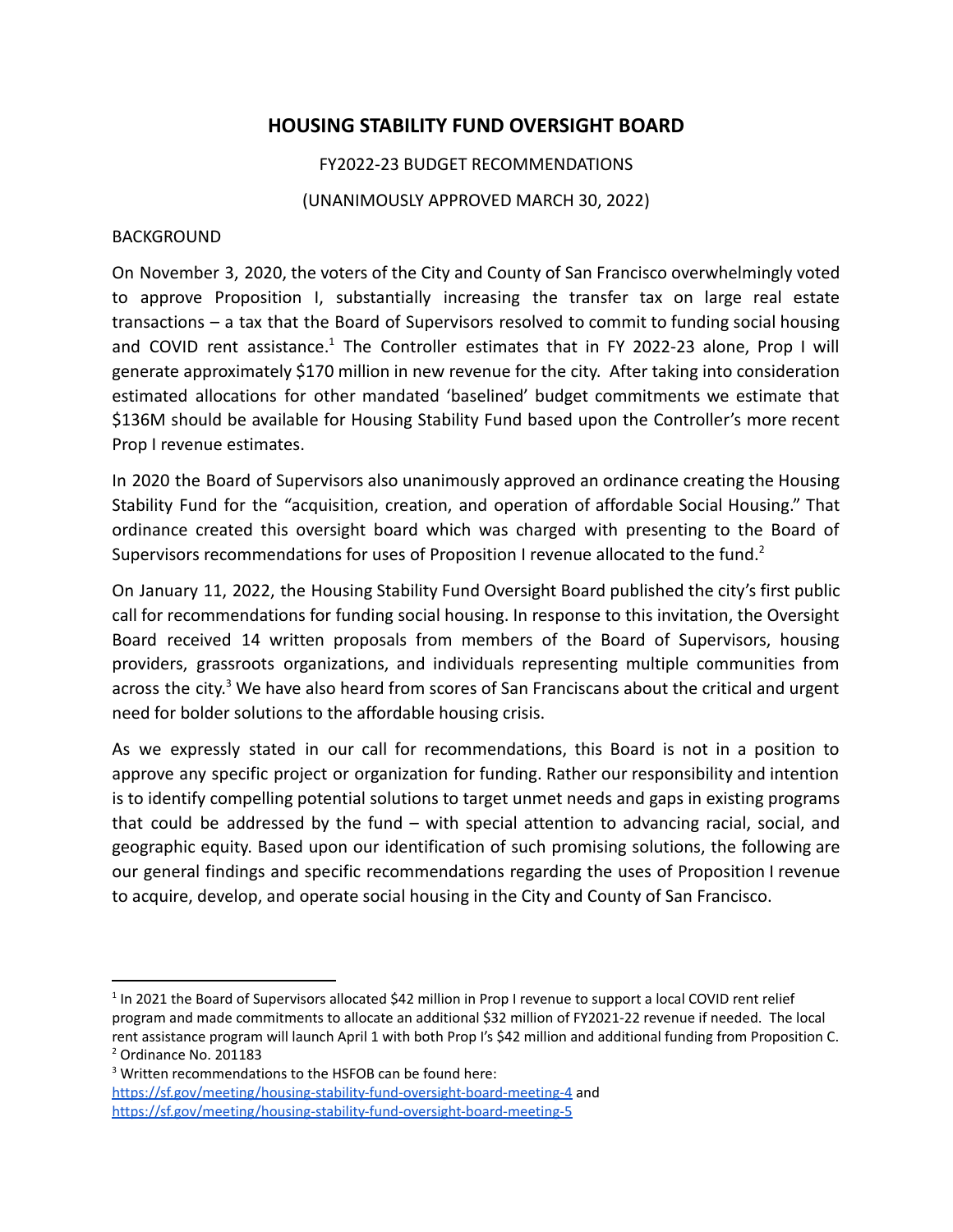## SOCIAL HOUSING PRIORITIES

1. SUPPORT AND FUND THE ACQUISITION OF LAND TO BUILD AFFORDABLE SOCIAL HOUSING (\$60 million)

San Francisco is one of the most urbanized and developed counties in the country. Vacant and undeveloped land is scarce. Without the acquisition of additional land for affordable housing it would be practically impossible to advance proposals for new co-op ownership developments, teacher and workforce housing, senior housing, or municipal housing. In addition, the lack of available sites in some parts of the city have left many neighborhoods underserved by affordable housing. Therefore, we specifically recommend allocating:

- $\bullet$  \$60 million Land acquisition for 100% affordable social housing developments<sup>4</sup> including up to \$20 million for land acquisitions for educator housing.<sup>5</sup>
	- o Priorities for funding:
		- Acquisitions that advance geographic or racial equity.
		- Surplus SFUSD lands with plans that include educator housing.
		- Privately-owned sites with entitlements ready for construction.
		- Underutilized church sites for workforce, senior and Transitional Age Youth housing.
		- Workforce housing with permanent affordability.
		- **EXECUTE:** Limited-equity housing cooperatives.
		- Opportunities that leverage non-LIHTC sources. For example, HAF and CDFI lending, AFL-CIO Housing Investment Trust, foundation grants etc.
		- Other priorities determined through a participatory public process and informed by the feasibility analysis proposed below.
	- o NOFA application process for community-based nonprofit and labor organizations.
	- o Funding may include assistance for options to buy, holding costs and pre-development expenses.
	- o In addition to supporting additional MOHCD staffing to implement an acquisition program, this funding may also reimburse costs of other City Departments (e.g.,Planning, OEWD) to assist in evaluating public sites for potential affordable housing development.
	- o In order to accomplish geographic equity, the NOFA should support the acquisition of smaller sites in underserved neighborhoods if larger sites are not available.

<sup>4</sup> Social housing is defined at SF Administrative Code Sec. 10.100-78 (e).

<sup>5</sup> The Board of Supervisors previously expressed its intention to dedicate 20% of HSF expenditures to educator housing through December 2022. Section 2, [Ordinance](https://sfgov.legistar.com/View.ashx?M=F&ID=8925850&GUID=2A822CCF-55A8-4415-A09E-EB8EC9DBA051) No. 201183. Our recommendations for site acquisitions (\$20M) and capital costs (\$12M) for new educator housing honor that intention.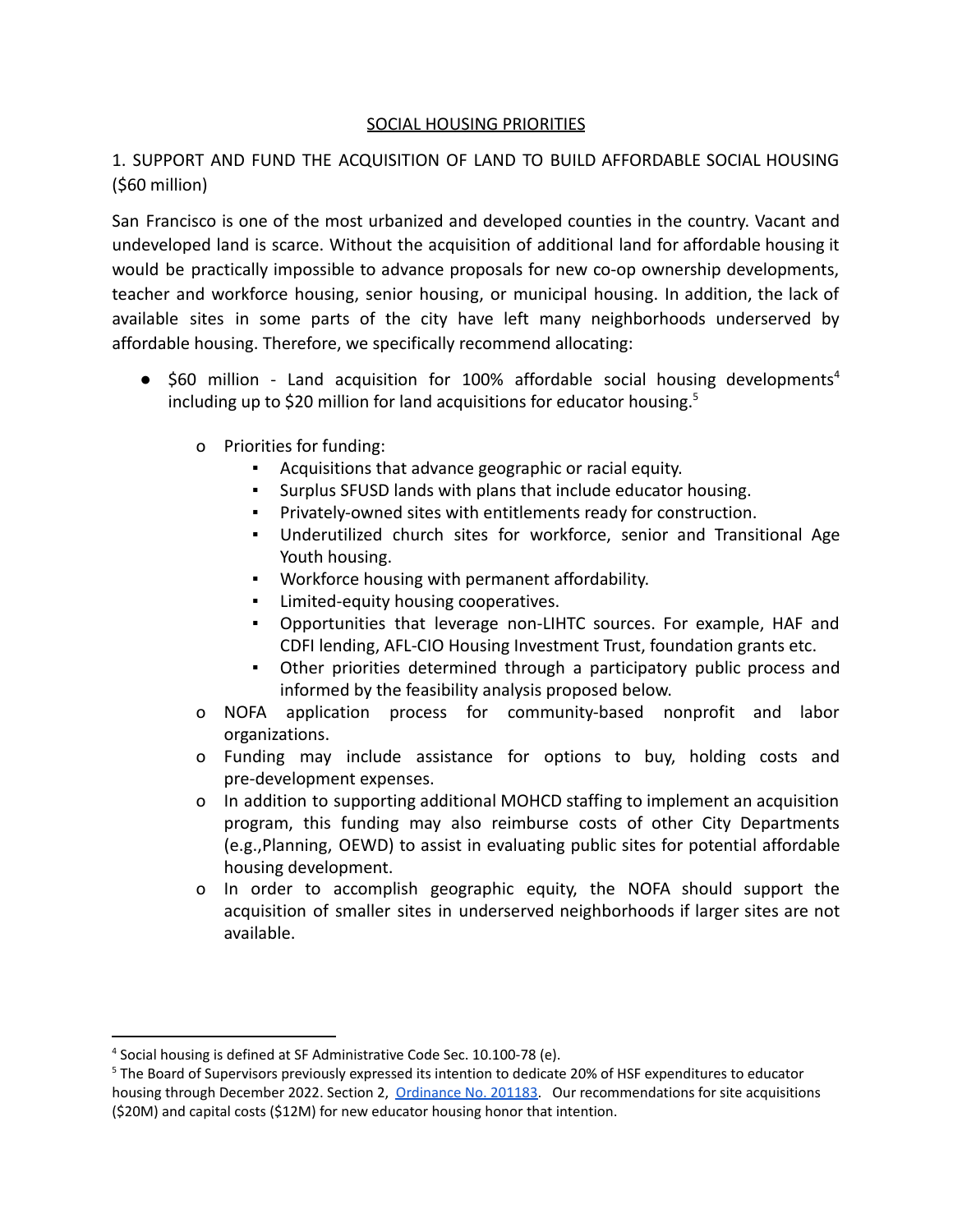2. PROVIDE CAPITAL FUNDING FOR NEW AFFORDABLE HOUSING CONSTRUCTION AND ACCESSIBILITY UPGRADES AND REPAIRS FOR EXISTING PUBLIC HOUSING AND OTHER AFFORDABLE HOUSING (\$52 million total).

Insufficiently funded and overly prescriptive federal and state affordable housing programs create special challenges to develop new affordable housing or to improve existing housing for many San Franciscans. State funding priorities essentially exclude many rapidly gentrifying neighborhoods and fail to fund smaller sites in a city where larger developable sites are scarce. Some of our city's highest need populations live in SROs that tend to be ignored by state and federal programs. The Housing Stability Fund was in part established to address these high-need but hard to fund categories of affordable housing.

- \$12 million: Construction costs for 100% Educator housing, serving educator incomes as defined in Prop E, including affordable rental, or limited equity cooperative or ownership.
- \$15 million: NOFA for non-LIHTC housing development/construction costs that meet affordable social housing requirements.
- \$15 million: NOFA for accessibility, life-safety upgrades, and emergency repairs to non-RAD public housing, and/or existing Limited Equity Housing Cooperatives and HUD-funded Housing Cooperatives, including technical assistance, organizing, capital needs, and consultant costs, as needed, to help tenant associations and tenant councils identify upgrades and repairs. Funds to be disbursed by MOHCD and/or DBI.
- \$10 million: For elevator installation or upgrades in SROs NOFA for accessibility upgrades to nonprofit-owned buildings that serve Extremely Low-Income residents.

3. EXPAND AND STRENGTHEN THE CITY'S HOUSING ACQUISITION AND PRESERVATION PROGRAMS (\$12 million in addition to the previously appropriated \$64 million).

A vast majority of San Franciscans are renters and many are put at increasing risk of displacement as more rental units are being placed on the market. The City's housing acquisition and preservation program plays an important role in protecting tenants against displacement. While MOHCD has not yet deployed over \$64 million in funding allocated to the preservation program in FY 21-22, we understand that the relaunch of that program is imminent and additional funding will be needed to address the backlog and unmet needs. In addition, MOCHD and Qualified Nonprofit Organizations have proposed additional investments to the program to make it more sustainable and collaborative.

● \$11.5 million in addition to unused FY21-22 HSF appropriations for additional funding to the City's Housing Preservation programs, including the Small Sites Program as well as larger apartments and SRO buildings.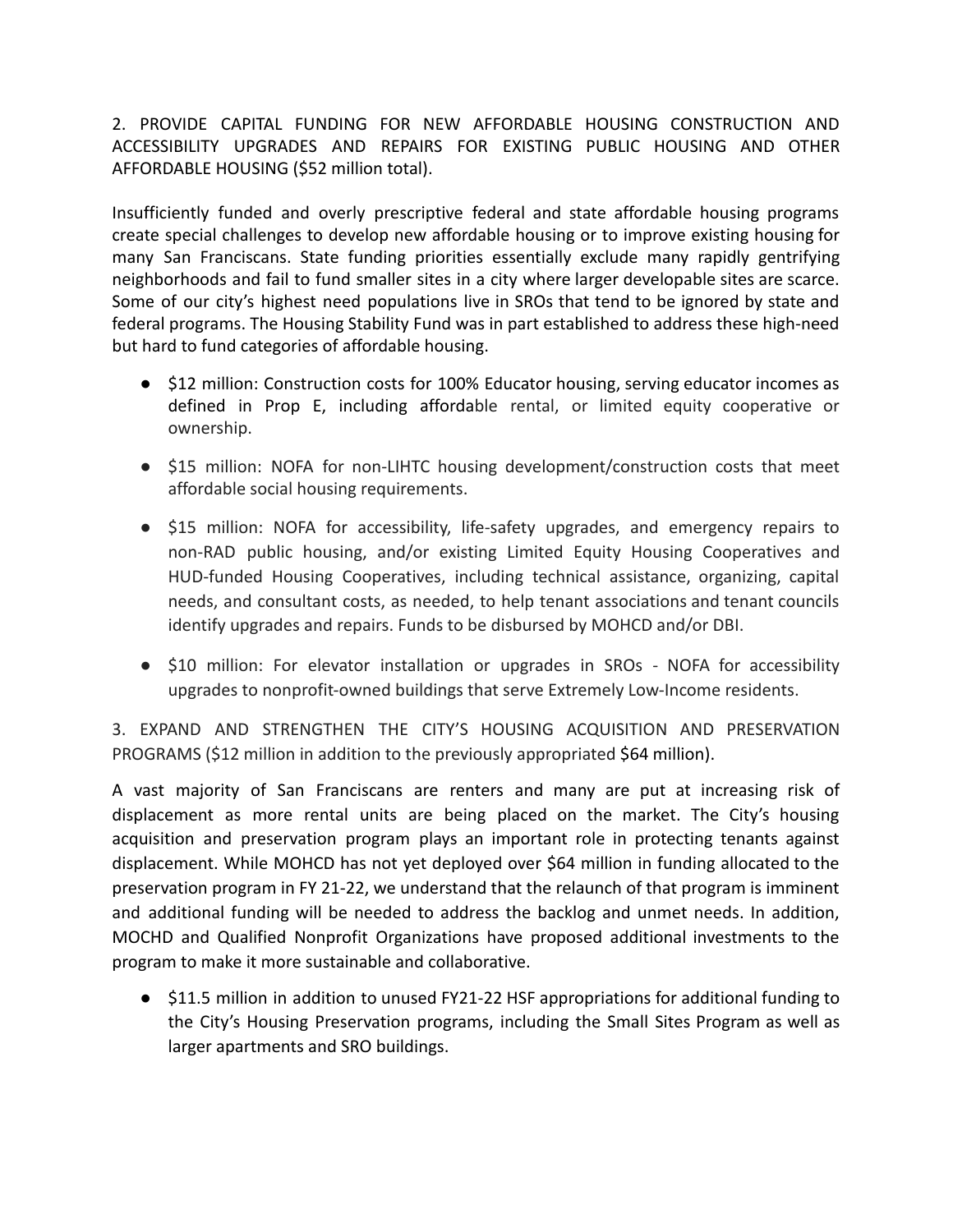● \$0.5 million NOFA to develop and support sustainable systems for the program including developing a joint asset management model.

4. BUILD PUBLIC AND COMMUNITY CAPACITY TO SUPPORT INCLUSIVE AND INNOVATIVE AFFORDABLE HOUSING SOLUTIONS (\$9 million).

The Oversight Board received many proposals for creative solutions to some persistent housing challenges. Almost half of the submissions proposed forms of shared equity or cooperative ownership or management. Additional proposals for new forms of community or public ownership were also submitted. The Oversight Board supports investing in the City's capacity to evaluate the feasibility of both new forms of social housing as well as improvements to existing models of social housing (such as LEHCs). The Oversight Board also supports building capacity of underserved neighborhoods and populations to develop or participate in housing cooperatives, land trusts, and other innovative social housing models.

- \$3 million City staffing and consultants for HSF and feasibility analyses: MOHCD staffing & overhead for HSF affairs, HSF NOFAs, coordination with COPA and QNPs, and land valuation for acquisitions. Feasibility studies for: bonding capacity from Prop I revenue for cross-subsidy mixed-income social housing, additional financing models for public projects such as a revolving loan fund, new strategies for developing Limited Equity Housing Cooperatives including consideration of partnerships with land trusts , creation of a municipally-run housing agency, and permanent real estate cooperatives.
- \$6 million NOFAs for housing innovation capacity: NOFA for existing and new organizations for pre-development, with an emphasis on innovative solutions beyond LIHTC projects; NOFA for business plans for new or expanding nonprofits with the potential to implement social housing; NOFA for capacity building for new limited-equity housing cooperatives; NOFA for growing capacity of new and existing community land trusts.
- Funding recommendations and NOFAs should be designed to assure that the housing and programs developed, funded, or supported affirmatively address the unmet needs of BIPOC, LGBTQ+, immigrant, and other underserved communities through a racial, social, economic and geographic equity lens, consistent with the goal of expanding social housing in the City while advancing key principles of equity and inclusion.

5. ASSURE EQUITABLE ACCESS FOR SENIORS AND PEOPLE WITH DISABILITIES TO AFFORDABLE SENIOR AND FAMILY HOUSING.

A majority of San Francisco's senior tenants and people with disabilities have incomes below 50% AMI, disqualifying them from most of the affordable housing units in MOHCD's pipeline. Equitable access for seniors and people with disabilities should be a principle of social housing. Yet not all housing developments have the capacity to internally subsidize rents to reach